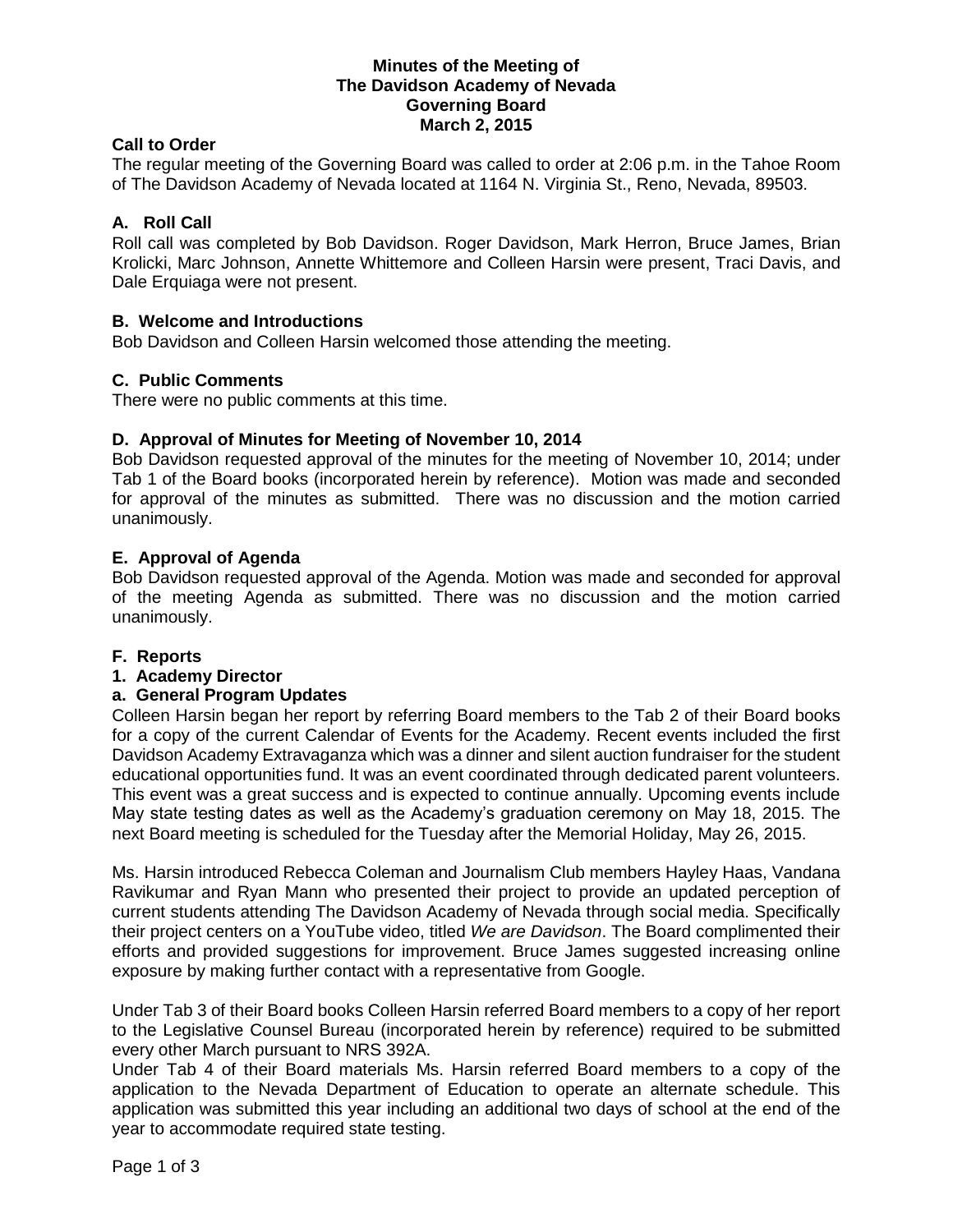Under Tab 5 Ms. Harsin referred Board members to a copy of the AdvancED Assurances (incorporated herein by reference) that have been submitted in advance of the March 15, 2015 deadline as part of the Academy's continued accreditation process.

Under Tab 6 Ms. Harsin provided Board members with a copy of the self-assessment results completed by staff members (incorporated herein by reference). At this time staff members are in the process of compiling response indicators and evidence to support the ratings that came in between 3-4 across most Standards. A rating of 4 is the highest rating possible. The exception was for Standard 5 where the staff self-rated at a 2. The observation was made that this lower rating likely stems from the school not fitting into a usual school model and how that reflected in the question/answers for this Standard.

Ms. Harsin introduced Academy students and DECA members Hayley Haas and Vandana Ravikumar who explained to the Board the Opportunities of DECA and the club's recent success in competition. They advised that 17 of the Academy's current 20 members have qualified to attend the international competition which will take place in Florida this year, costing approximately \$1,500 for each student to attend. Only nine of the 17 members are able to attend due to cost. They requested donations and scholarship opportunities from the Board to support more student attendance at this event at the international competition. Bruce James suggested that they pitch their scholarship idea to local businesses specifically Ty Cobb - Northern Nevada Network. Bob Davidson indicated that he would be willing to contact Ty Cobb.

Under Tab 7 of their Board books Ms. Harsin discussed the AdvancED *Guidelines for Creating a Student Performance Data Document* (incorporated herein by reference). She advised that staff members compiled ACT, PSAT and SAT mean scores of Academy students over a five year period. These numbers were presented in a graphed comparison to national scores of these tests to reflect student performance for Academy students over that period. Mark Johnson confirmed that Academy students do not take Advanced Placement (AP) courses. Ms. Harsin indicated that was the case in that most of the Academy's current courses exceed AP expectations. She advised however that Academy students participate in AP testing and generally do very well each year. Brian Krolicki requested that a copy of the graph be provided to the Board members.

Under Tab 8 Ms. Harsin referred Board members to a copy of the AdvancED *Guidelines for Creating the Stakeholder Feedback Data Document* and student survey results (incorporated herein by reference). She reported that 74% of the parent stakeholder population completed their surveys, 82% of students and 100% of staff members, which is a great completion rate. She confirmed that the survey information for each group of stakeholders was very positive.

# **b. College Planning Updates**

Under Tab 9 Ms. Harsin shared the Davidson Academy list of Finalists in the 2015 Competition for National Merit Scholarships (incorporated herein by reference). She also confirmed that she had been selected as a member of the National Merit Scholarship Corporation Board of Directors. Four Academy graduates were also named as Presidential Scholar nominees.

# **2. Media and Outreach**

Under Tab 10 of their Board books Julie Dudley referred Board members to a summary of Media Outreach Updates as of March 2, 2015 (incorporated herein by reference). She confirmed that up-to-date media impressions include a recent issue of *Silver & Blue* magazine featuring Academy mathematics instructor Darren Ripley, also a Ph.D. candidate at the University of Nevada, Reno, as their lead story. KOLO recently ran a story including the FYRE Robotics Team that includes a number of Academy students, and the Academy's Venture Lab appeared on the America Matters radio show at the Old Town Mall with Fred Jakolat and Dr. Mark Pingle to discuss their projects. There has not been an update yet as to when the CNN story featuring Dr. Sanjay